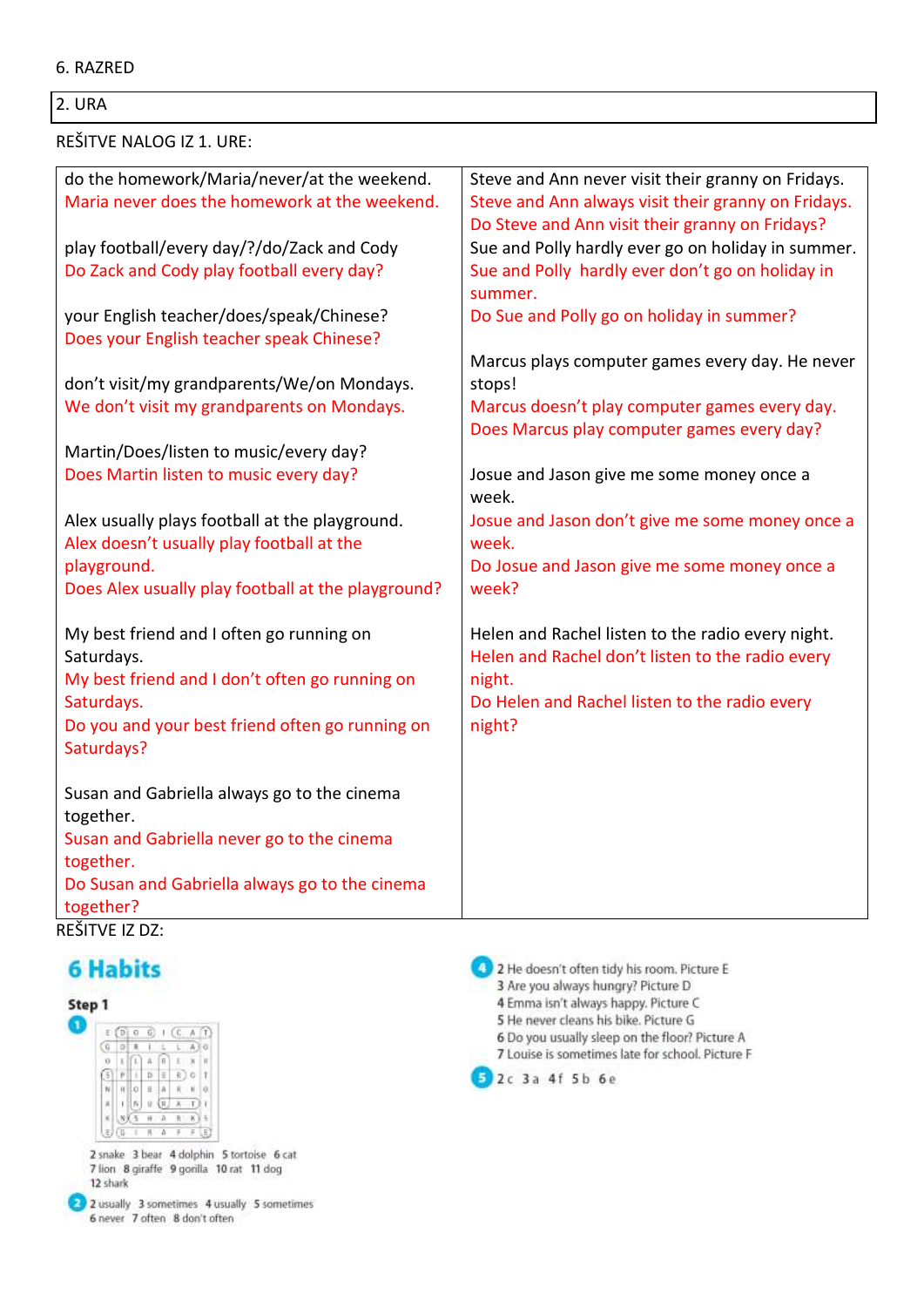V vsako sličico zapiši angleško besedo za hrano. Pomagaj si z učbenikom na strani 68 in 131 ali s slovarjem.

CEREAL CONFIDER X, S. 地震

# FOOD VOCABULARY

#### **FOOD**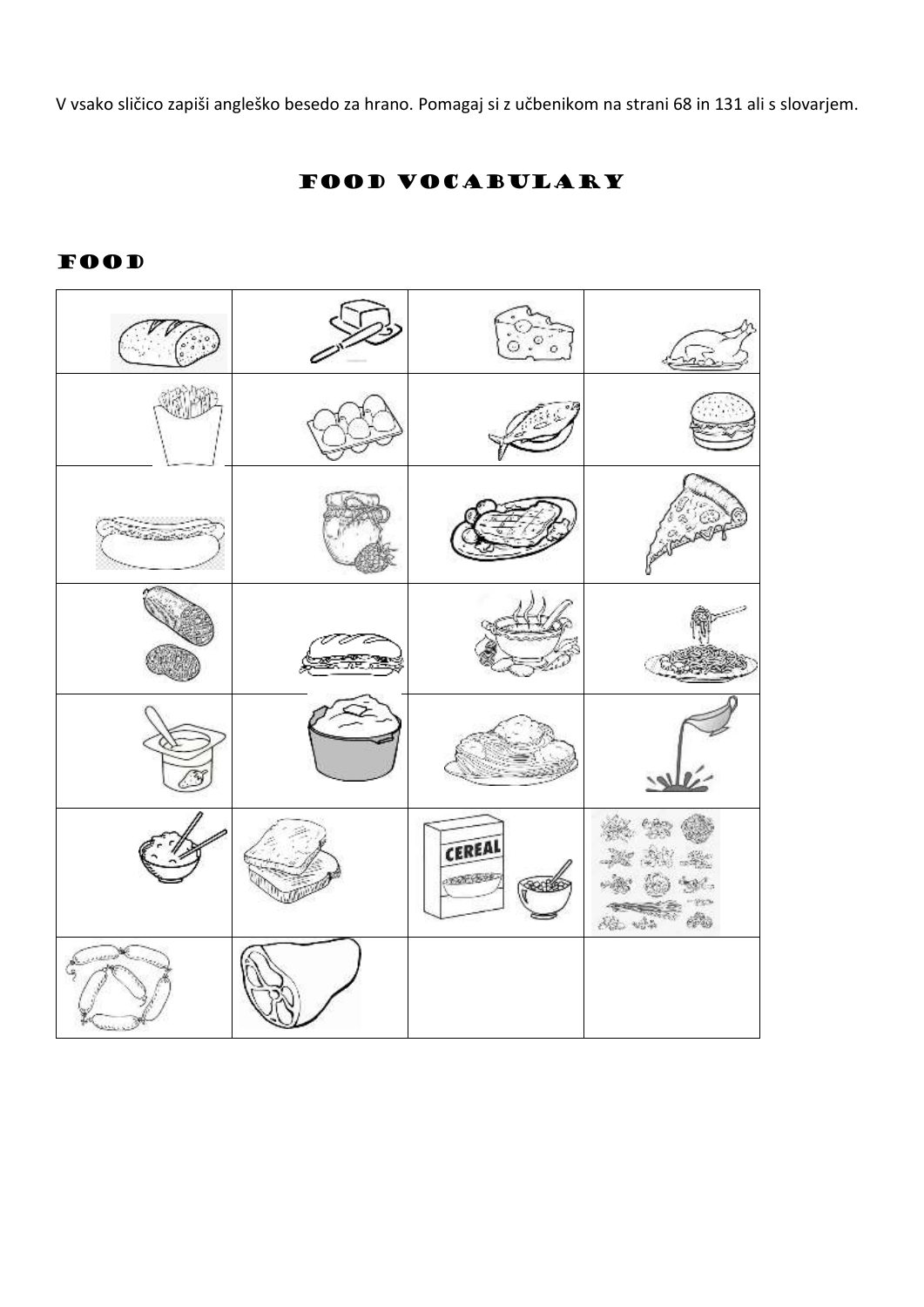# FRUIT



## VEGETABLES